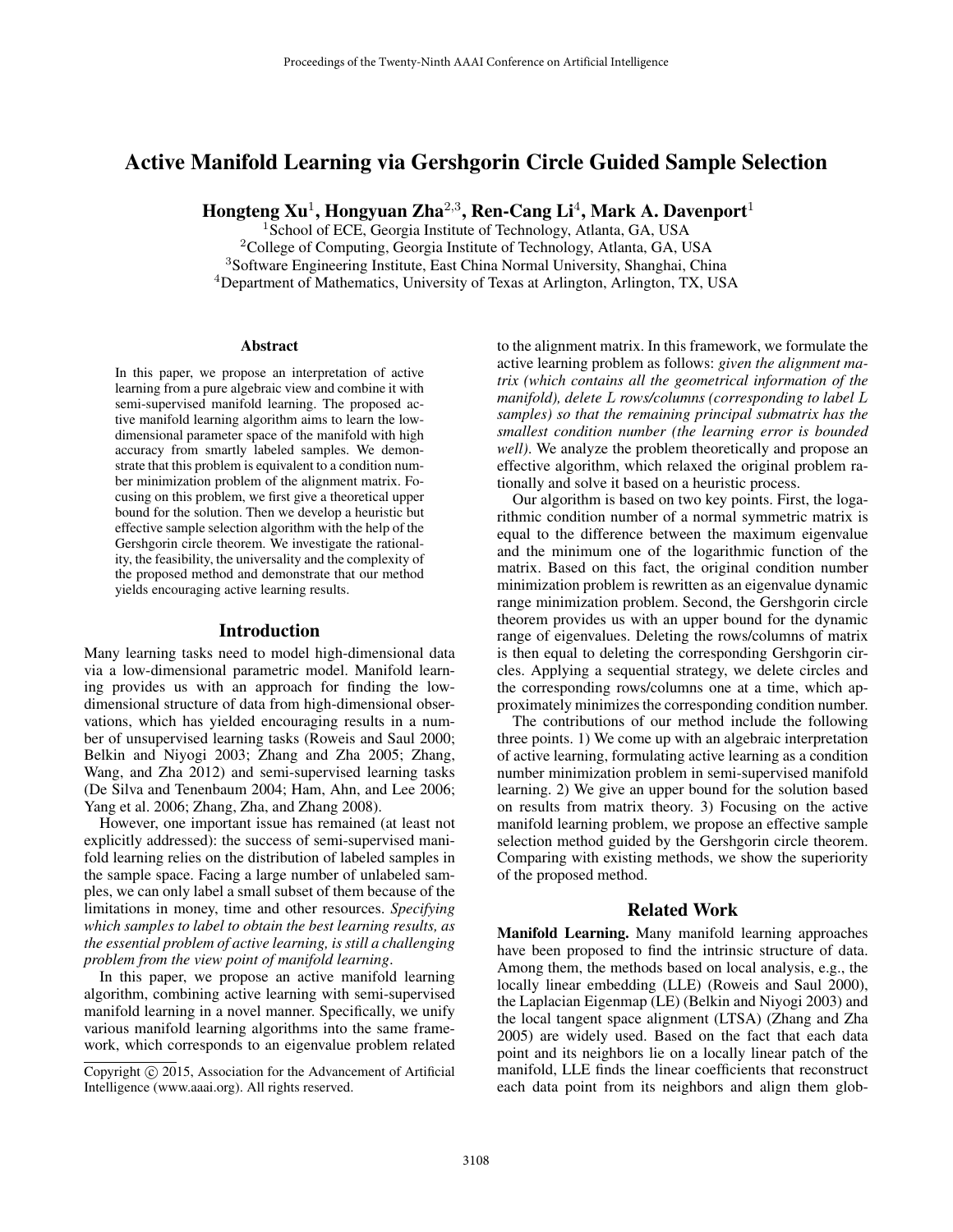ally. LE describe the manifold by a Laplacian graph matrix, which ensures that similar samples have similar latent variables. Similarly, LTSA constructs an approximation for the tangent space at each data point, and aligns these tangent spaces to give the global coordinates of the data points. In the field of semi-supervised learning, semi-supervised manifold learning is proposed in (Yang et al. 2006; Zhang, Zha, and Zhang 2008). Moreover, manifold assumption has been widely used to regularize other models in semisupervised learning (Belkin, Niyogi, and Sindhwani 2006), e.g., manifold regularized sparse coding (Zheng et al. 2011; Long et al. 2013) for image classification. However, the sample selection problem for semi-supervised manifold learning has not been addressed in these works.

Active Learning. The sample selection problem has been studied in the field of active learning for several years (Settles 2010). In (Beygelzimer, Dasgupta, and Langford 2009), the importance of data is measured, and a weighted active learning algorithm is proposed. In (Vijayanarasimhan, Jain, and Grauman 2010), a batch active learning algorithm for image and video recognition is proposed. In (Hu et al. 2013), active learning is achieved by neighborhood reconstruction. An active transfer learning method is proposed in (Zhao et al. 2013) for cross-system recommendation. These works only focus on classification, and they do not combine active learning with manifold learning. Additionally, none of the works above study active learning from the algebraic view. Two manifold-related active learning methods are the harmonic function method in (Zhu, Lafferty, and Ghahramani 2003) and the landmark method in (De Silva and Tenenbaum 2004). The harmonic function method is suitable for classification tasks while its extension for regression tasks is not proposed. The landmark method labels samples one at a time. Each new labeled sample maximizes the minimum geodesic distance to any of the existing labeled samples. In both of these two methods, the first labeled sample is chosen arbitrarily, so the stability is not guaranteed.

Note that our work is different from domain adaptation (Gong et al. 2012; Gong, Grauman, and Sha 2013). In domain adaptation, labeled source samples are given to guide the labeling of target samples. In our work, source samples are unavailable, we decide which target samples to be labeled according to their own information.

# Background

Let  $\boldsymbol{X} = [\boldsymbol{x}_1, ..., \boldsymbol{x}_N] \in \mathbb{R}^{D \times N}$  be a set of samples from a manifold X given as  $x_i = f(y_i) + n_i$ ,  $i = 1,..,N$ . Here  $y_i \in \mathbb{R}^d$  represents the unknown low-dimensional parameter ( $d \ll D$ ) corresponding to  $x_i$ , and  $n_i$  represents sampling noise. Assuming that the manifold is well-sampled, we can achieve manifold learning by various algorithms, e.g., ISOMAP, LLE, LE, LTSA, etc. As shown in (Yang et al. 2006; 2010), these algorithms can be formulated in a unified manner: construct a  $K$ -NN graph and then solve the following problem.

$$
\min_{\mathbf{Y}} \text{tr}(\mathbf{Y} \mathbf{\Phi} \mathbf{Y}^T), \ \ s.t. \ \mathbf{Y} \mathbf{Y}^T = \mathbf{I}, \ \mathbf{Y} = [\mathbf{y}_1, ..., \mathbf{y}_N], \ \ (1)
$$

where  $tr(\cdot)$  is the trace operator.  $\Phi$  is the Laplacian graph matrix in LE or the alignment matrix in ISOMAP, LLE or

LTSA, which is computed based on the  $K-NN$  graph. For convenience, we call it the alignment matrix in this paper.

Semi-supervised manifold learning extends basic manifold learning — parameter estimation depends on both geometric information (the alignment matrix) and semantic information (labels). Given  $X = [X_l, X_u]$ , where  $\bm{X}_l \; = \; [\bm{x}_1^{(l)},..,\bm{x}_L^{(l)}$  $L^{(l)}$ ] are labeled with parameters  $Z_l =$  $[\boldsymbol{z}_1^{(l)},..,\boldsymbol{z}_L^{(l)}$  $L^{(l)}$ ], we want to determine  $Z_u = [z_1^{(u)},..,z_{N-1}^{(u)}]$  $\binom{u}{N-L}$ for unlabeled samples  $\bm{X}_u = [\bm{x}_1^{(u)},..,\bm{x}_{N-}^{(u)}]$  $_{N-L}^{(u)}$ ]. A direct way is the Least Squares (LS) method, minimizing the following objective function (Yang et al. 2006),

$$
\operatorname{tr}(\boldsymbol{Z}\boldsymbol{\Phi}\boldsymbol{Z}^T) = \operatorname{tr}\left( [\boldsymbol{Z}_l, \boldsymbol{Z}_u] \begin{bmatrix} \boldsymbol{\Phi}_{11} & \boldsymbol{\Phi}_{12} \\ \boldsymbol{\Phi}_{12}^T & \boldsymbol{\Phi}_{22} \end{bmatrix} \begin{bmatrix} \boldsymbol{Z}_l^T \\ \boldsymbol{Z}_u^T \end{bmatrix} \right), \quad (2)
$$

where  $Z_l$  is known. It is equivalent to find the least squares solution for a linear system of equations, which will be discussed further in the next section.

Besides the direct way above, we can also achieve semi-supervised manifold learning by the spectral method (Zhang, Zha, and Zhang 2008). Instead of finding the mapping  $f_{z\rightarrow x}$  directly, the spectral method considers two manifolds:  $\mathcal{X} = h(\mathcal{Y})$  and  $\mathcal{Z} = g(\mathcal{Y})$ , which share the same latent space  $\mathcal{Y}, y_i \in \mathcal{Y}$ . We assume that the mapping g:  $\mathcal{Y} \rightarrow \mathcal{Z}$  is an affine transformation. Then, we learn the mapping  $h: \mathcal{Y} \to \mathcal{X}$  by manifold learning algorithm, which is regularized by the label information. Specifically, the error between  $\boldsymbol{Y_l} = [\boldsymbol{y}_1^{(l)},..,\boldsymbol{y}_L^{(l)}]$  $L^{(t)}$ ] and the affine transformation of  $Z_L$  should be minimized. According to this constraint, we add a regularization term of  $\boldsymbol{Y_l}$  to Eq. (1) and estimate  $\boldsymbol{Y}$  by minimizing following objective function:

$$
tr(\boldsymbol{Y\Phi Y}^T) + \lambda tr(\boldsymbol{Y}_l \boldsymbol{G Y}_l^T),
$$
\n
$$
= tr\left( [\boldsymbol{Y}_l, \boldsymbol{Y}_u] \begin{bmatrix} \boldsymbol{\Phi}_{11} + \lambda \boldsymbol{G} & \boldsymbol{\Phi}_{12} \\ \boldsymbol{\Phi}_{12}^T & \boldsymbol{\Phi}_{22} \end{bmatrix} \begin{bmatrix} \boldsymbol{Y}_l^T \\ \boldsymbol{Y}_u^T \end{bmatrix} \right),
$$
\n(3)

where  $G$  is the orthogonal projection whose null space is spanned by  $[\mathbf{1}, \mathbf{Z}_l^T]$ . After getting Y, we learn the affine transformation between  $Y_l$  and  $Z_l$ .

Besides manifold learning, manifold based regularization is widely used in classification problems, describing the structure of (labeled and unlabeled) samples (Zheng et al. 2011; Long et al. 2013). Take the graph regularized sparse coding model (GraphSC) in (Zheng et al. 2011) as an example, the objective function is

$$
\|\mathbf{X} - \mathbf{D}\mathbf{Y}\|_F^2 + \lambda_1 \|\mathbf{Y}\|_1 + \lambda_2 \text{tr}(\mathbf{Y} \boldsymbol{\Phi} \mathbf{Y}^T).
$$
 (4)

sparse representation sparse representation manifold regularization

After getting  $Y$ , various classifiers, e.g., SVM, Logistic regression, can be trained according to  $\{Y_l, Z_l\}$ .

# The Algebraic Interpretation of Active Manifold Learning

# Proposed Model

Without loss of generality, we can rewrite the objective function in Eq. (2) as follows,

$$
\min_{\mathbf{Z}_u} 2Z_l \mathbf{\Phi}_{12} \mathbf{Z}_u^T + \mathbf{Z}_u \mathbf{\Phi}_{22} \mathbf{Z}_u^T. \tag{5}
$$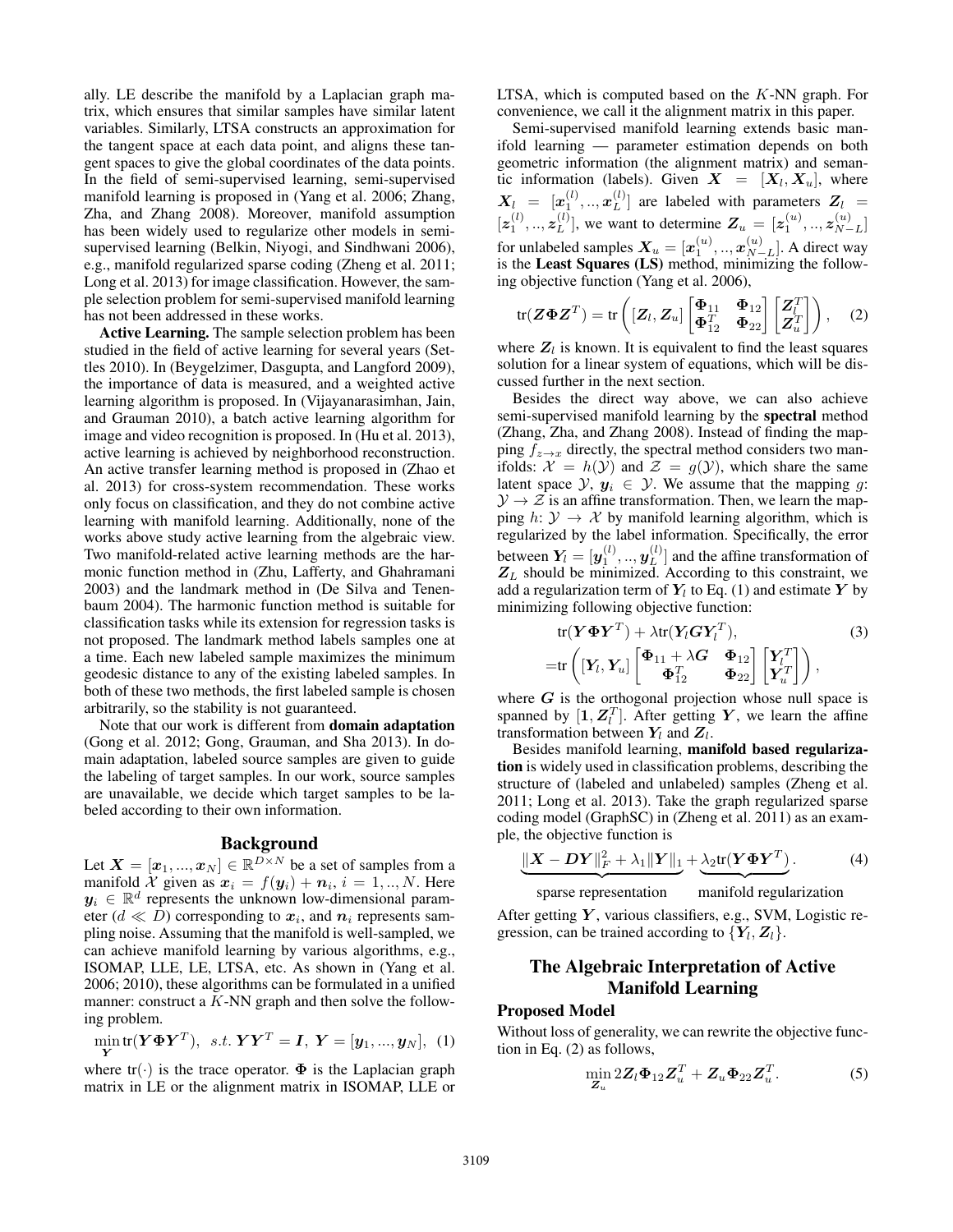Similarly, Eq. (3) can be rewritten as follows,

$$
\min_{\mathbf{Y}} \mathbf{Y}_l(\mathbf{\Phi}_{11} + \mathbf{G})\mathbf{Y}_l^T + 2\mathbf{Y}_l\mathbf{\Phi}_{12}\mathbf{Y}_u^T + \mathbf{Y}_u\mathbf{\Phi}_{22}\mathbf{Y}_u^T.
$$
 (6)

If the mapping  $g: \mathcal{Y} \to \mathcal{Z}$  is an affine transformation, we can merely preserve the terms involving  $Y_u$  so that Eq. (6) is equivalent to Eq. (5). Here, the active learning problem arises: given limited resources, we need to select  $L$  samples from  $X$  and label them accordingly with  $Z_l$ , such that the estimation error of  $Y_u$  (or  $Z_u$ ) is minimized.

Setting the gradient of the objective function Eq. (6) (or Eq. 5) with respect to  $Y_u$  (or  $Z_u$ ) to zero, we get

$$
\Phi_{22} Y_u^T = \Phi_{12} Y_l^T. \tag{7}
$$

The error in Eq. (7) only exists in  $\Phi_{12}$  and  $\Phi_{22}$ , so we consider the parameterized system:

$$
(\Phi_{22} + \epsilon E_2) \hat{Y}_u^T = (\Phi_{12} + \epsilon E_1) Y_l^T.
$$
 (8)

Here  $E_1, E_2$  are two noise matrices,  $\epsilon$  bounds their energy.  $Y_u$  is the estimation of the ground truth  $Y_u$ . According to a result in (Golub and Van Loan 2012), the relative estimation error satisfies

$$
\frac{\widehat{Y}_u - Y_u}{\|Y_u\|} \le \kappa(\Phi_{22})|\epsilon| \left( \frac{\|E_1\|}{\|\Phi_{12}\|} + \frac{\|E_2\|}{\|\Phi_{22}\|} \right). \tag{9}
$$

Here  $\kappa(\Phi_{22})$  is the condition number of  $\Phi_{22}$ . The definition of condition number is  $\kappa(\Phi_{22}) = ||\lambda_{\max}/\lambda_{\min}||$ , where  $\lambda_{\text{max}}$  and  $\lambda_{\text{min}}$  are the largest and the smallest eigenvalues of  $\Phi_{22}$ . We can find that the relative error is bounded by  $\kappa(\Phi_{22})$  times the relative errors in  $\Phi_{12}$  and  $\Phi_{22}$ . It means that  $\kappa(\Phi_{22})$  decides the sensitivity of the estimation directly.

From this view, we formulate the active learning problem in a purely algebraic setting: given the alignment matrix  $\Phi$ , delete L rows/columns so that the remaining principal submatrix  $\Phi_{22}$  has the smallest condition number. Let  $v \in \{0,1\}^N$  be the index vector for the rows/columns of  $\Phi$ corresponding to  $\Phi_{22}$ , the active learning problem in manifold learning is solving following problem.

$$
\min_{\boldsymbol{v}} \kappa(\boldsymbol{\Phi}(\boldsymbol{v},\boldsymbol{v})), \quad s.t. \, \|\boldsymbol{v}\|_0 = N - L. \tag{10}
$$

Here  $\Phi(v, v)$  is the principal submatrix corresponding to the rows/columns indexed by v.  $||v||_0$  counts the number of nonzero elements in  $v$  (the number of unlabeled samples).

#### Theoretical Bound for The Solution

There are many algorithms for condition number minimization (Greif and Varah 2006; Chen, Womersley, and Ye 2011). Unfortunately, all of these algorithms require the feasible domain to be continuous. In Eq. (10), however, the feasible domain is discrete, which contains  $\binom{L}{N}$  possible solutions.

Eq. (10) can be solved approximately by the Rankrevealing QR-factorizations (RRQR) in (Hong and Pan 1992). Mathematically, given an  $N \times N$  matrix **B** with singular values  $\sigma_1(B) \geq \sigma_2(B) \geq \cdots \geq \sigma_N(B) \geq 0$ , if there is a reasonable gap between  $\sigma_n(\mathbf{B})$  and  $\sigma_{n+1}(\mathbf{B})$ , and  $\sigma_{n+1}(B)$  is small enough, it is reasonable to assume that B has a numerical rank  $n$ . In this case, any RROR attempts to find a permutation matrix  $\Pi$  such that the QR factorization

$$
B\Pi = QR, R = \left[ \begin{array}{cc} R_{11} & R_{12} \\ 0 & R_{22} \end{array} \right], R_{11} \text{ is } n \times n \quad (11)
$$

satisfies  $R_{11}$ 's smallest singular value  $\sigma_{\min}(R_{11}) \approx \sigma_n(B)$ and  $\mathbf{R}_{22}$ 's largest singular value  $\sigma_{\text{max}}(\mathbf{R}_{22}) \approx \sigma_{n+1}(\mathbf{B}),$ where  $Q$  is orthogonal and  $R$  is upper triangular. In essence,  $R_{11}$  captures the well-conditioned part of B. Readers can refer to (Hong and Pan 1992) for the details of RRQR.

An important property of RRQR is that there exists an RRQR such that

$$
\sigma_{\min}(\boldsymbol{R}_{11}) \ge \frac{\sigma_n(\boldsymbol{B})}{\sqrt{n(N-n)+1}}.\tag{12}
$$

Making use of this property, we obtain an upper bound for the condition number of a principal submatrix of  $\Phi$ .

**Theorem 1** Let the eigenvalues of  $\Phi$  be  $\lambda_1(\Phi) \geq \lambda_2(\Phi) \geq$  $\cdots \geq \lambda_N(\Phi) \geq 0$ . There exists an  $(N - L) \times (N - L)$ *principal submatrix*  $\Phi_{22}$  *of*  $\Phi$  *such that* 

$$
\kappa(\mathbf{\Phi}_{22}) \le [L(N-L)+1] \frac{\lambda_1(\mathbf{\Phi})}{\lambda_{N-L}(\mathbf{\Phi})}. \tag{13}
$$

**Proof** Since  $\Phi$  is positive semidefinite, there is an  $N \times N$  **B** such that  $\Phi = B^T B$ . Let B have an RRQR (11) satisfying (12) with  $n = N - L$ . Now notice

$$
\begin{aligned} \boldsymbol{\Pi}^T \boldsymbol{\Phi}\boldsymbol{\Pi} = &(\boldsymbol{B}\boldsymbol{\Pi})^T (\boldsymbol{B}\boldsymbol{\Pi}) = \boldsymbol{R}^T \boldsymbol{R} \\ = & \left[ \begin{array}{cc} \boldsymbol{R}_{11}^T \boldsymbol{R}_{11} & \boldsymbol{R}_{12}^T \boldsymbol{R}_{12} \\ \boldsymbol{R}_{12}^T \boldsymbol{R}_{12} & \boldsymbol{R}_{12}^T \boldsymbol{R}_{12} + \boldsymbol{R}_{22}^T \boldsymbol{R}_{22} \end{array} \right] \end{aligned}
$$

to see that  $\Phi$  has an  $(N - L) \times (N - L)$  principle submatrix  $\mathbf{\Phi}_{22} = \mathbf{R}_{11}^T \mathbf{R}_{11}$  whose smallest eigenvalue is

$$
[\sigma_{\min}(\boldsymbol{R}_{11})]^2 \geq \left[\frac{\sigma_{N-L}(\boldsymbol{B})}{\sqrt{L(N-L)+1}}\right]^2 = \frac{\lambda_{N-L}(\boldsymbol{\Phi})}{L(N-L)+1},
$$

because  $\lambda_{N-L}(\mathbf{\Phi}) = [\sigma_{N-L}(\mathbf{B})]^2$ . The result follows by noting that  $\lambda_{\max}(\mathbf{\Phi}_{22}) \leq \lambda_1(\mathbf{\Phi})$ .

# Proposed Active Manifold Learning Reformulation Based on Logarithmic Transform

Although RRQR provides us with an upper bound for the solution of Eq. (10), the bound is too loose for practical application. We need to find a more practical method to solve this problem. The direct way to solve Eq. (10) is enumerating all the possible submatrices, which involves  $\binom{L}{N}$  solving eigen-problems. Obviously, this method is impractical for the large-scale case. Here we come up with an alternative way, *reformulating this problem from minimizing condition number to minimizing the dynamic range of the eigenvalues*: the logarithmic version of the objective function in Eq. (10) is

$$
\min_{\boldsymbol{v}}|\ln\lambda_{\max}(\boldsymbol{\Phi}(\boldsymbol{v},\boldsymbol{v})) - \ln\lambda_{\min}(\boldsymbol{\Phi}(\boldsymbol{v},\boldsymbol{v}))|.
$$
 (14)

Here,  $\ln \lambda_{\text{max}}$  and  $\ln \lambda_{\text{min}}$  are the largest and the smallest eigenvalues of  $\ln (\Phi(v, v))$ .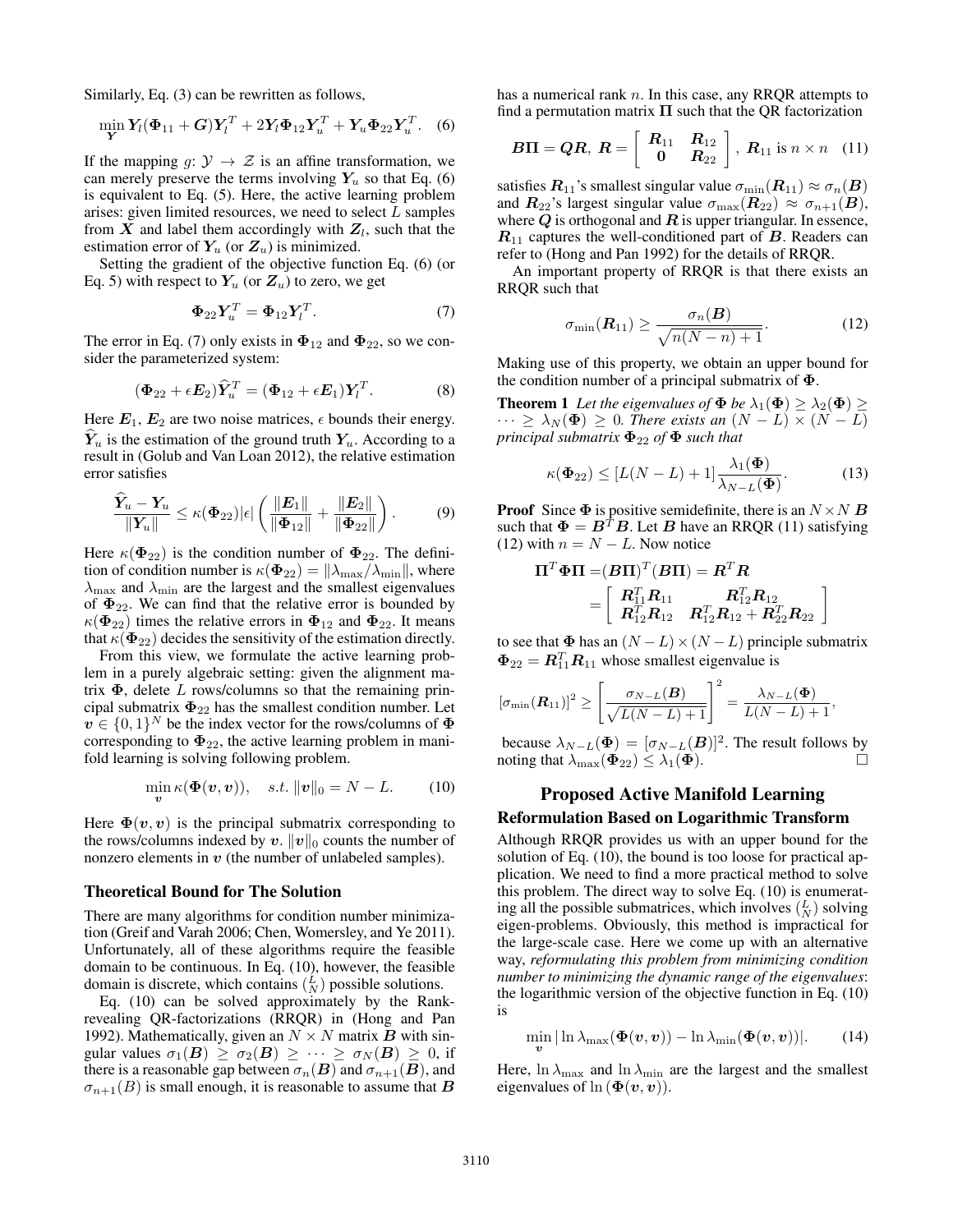Inspired by Eq. (14), we transfer the optimization problem about  $\Phi$  to the one about  $\ln \Phi$ : Given  $\Lambda = \ln \Phi$ , delete L rows/columns so that the remaining principal submatrix  $\Lambda(v, v)$  has the narrowest dynamic range of eigenvalues. Formally, we solve the following optimization problem<sup>1</sup>,

$$
\min_{\boldsymbol{v}} |\lambda_{\max}(\boldsymbol{\Lambda}(\boldsymbol{v}, \boldsymbol{v})) - \lambda_{\min}(\boldsymbol{\Lambda}(\boldsymbol{v}, \boldsymbol{v}))|, \qquad (15)
$$
  
s.t. 
$$
\|\boldsymbol{v}\|_0 = N - L.
$$

#### Sample Selection Guided by Gershgorin Circle

Replacing Eq. (10) with Eq. (15) does not simplify the problem directly — we still need to solve  $\binom{L}{N}$  eigen-problems to attain the optimal  $v$ . However, it allows us to further relax the problem and solve it very effectively with the help of the Gershgorin circle theorem (Geršgorin 1931).

**Theorem 2** For an  $N \times N$  matrix M, each eigenvalue satisfies:  $|\lambda - m_{ii}| \leq \sum_{j \neq i} |m_{ij}|$  for  $i = 1,..,N.$  Here  $m_{ij}$  's are the elements of  $M.$  Let  $r_i = \sum_{j \neq i} |m_{ij}|$ , then the set  $\mathcal{C}_i = \{x \in \mathbb{C} \mid |x - m_{ii}| \leq r_i\}$  is called the i<sup>th</sup> Gershgorin *circle of* M*.*

According to the Gershgorin circle theorem, every eigenvalue of  $M$  must fall into the union of its Gershgorin circles  $\bigcup_{i=1}^{N} C_i$ . As a result, the dynamic range of the eigenvalues is bounded by the boundary of the set  $\bigcup_{i=1}^{N} C_i$  — denoting  $\lambda_l = \min\{m_{ii} - r_i\}_{i=1}^N, \lambda_u = \max\{m_{ii} + r_i\}_{i=1}^N$ , we have  $|\lambda_{\max} - \lambda_{\min}| \leq |\lambda_u - \lambda_l|.$  $(16)$ 

Here we further relax the problem: *rather than minimizing the dynamic range of the eigenvalues, we minimize its upper bound.* So, the final problem we want to solve is

$$
\min_{\mathbf{v}} |\lambda_u(\mathbf{\Lambda}(\mathbf{v}, \mathbf{v})) - \lambda_l(\mathbf{\Lambda}(\mathbf{v}, \mathbf{v}))|,
$$
(17)  
s.t.  $\|\mathbf{v}\|_0 = N - L.$ 

Eq. (17) is easy to solve because the influence of deleting matrix's rows/columns on the upper bound is reflected by Gershgorin circles directly and quantitatively. For example, if we delete the *i*th row/column of  $M$ , in the complex plane of eigenvalues the ith Gershgorin circle will be deleted, the radius of the jth circle will be reduced to  $r_i - |m_{ii}|$ , and the upper bound  $|\lambda_u - \lambda_l|$  will become tight accordingly. For minimizing the upper bound, we need to delete the rows/columns whose corresponding circles are far from the center of  $\bigcup_{i=1}^{N} C_i$  and have large radius. Consider the special case deleting 1 row/column ( $L = 1$ ), the algorithm for circle deletion is shown below.

The principle of the algorithm above is simple. We first find the Gershgorin circles containing  $\lambda_l$  and  $\lambda_u$ . Then, we delete the circle (the row/column of matrix accordingly) having larger radius because after deleting it the rest of circles shrink more. For convenience, we denote  $CDA(\cdot)$  as an operator, whose input is an matrix and output is the index of the deleted row/column.

#### Circle Deletion Algorithm (CDA)

- 1. For  $N \times N$  matrix M, compute its Gershgorin circles  $\{\mathcal{C}_i\}_{i=1}^N$ .
- 2. The upper bounds and the lower bounds for all circles, denoted as  $\bm{\alpha} = [m_{11} + |r_1|, ..., m_{NN} + |r_N|]^T$  and
- $\bm{\beta} = [m_{11} |r_1|, ..., m_{NN} |r_N|]^T$ , respectively.
- 3. Find the minimum in  $\alpha$  and the maximum in  $\beta$ , record the corresponding indices as a and b. 4. If  $r_a \le r_b$ , delete  $\mathcal{C}_b$  and the bth row/column from  $M$ ,
- else, delete  $C_a$  and the ath row/column from  $M$ .

# The Scheme of Algorithm

With the help of the Gershgorin circle theorem, we propose an effective active manifold learning algorithm, which smartly selects samples to label. In summary, given the alignment matrix, we select one sample at a time. In each iteration, the logarithmic function of the remaining submatrix is calculated, and one row/column is deleted by our circle deletion algorithm. Repeating the process above  $L$  times, the indices of the deleted rows/columns are the indices of the samples requiring labels.

| <b>Active Manifold Learning</b>                                          |
|--------------------------------------------------------------------------|
| <b>Input:</b> Sample set $X \in \mathbb{R}^{D \times N}$ ;               |
| The number of labeled samples we can select, $L$ ;                       |
| Algorithm:                                                               |
| 1. Given the K-NN graph of $X \in \mathbb{R}^{D \times N}$ , compute the |
| alignment matrix $\Phi$ by a certain method.                             |
| 2. Initialize the index set $v = \{1, , N\}$ for unlabeled               |
| samples, the index set $w = \emptyset$ for labeled samples.              |
| 3. For $i = 1 : L$                                                       |
| $\Lambda = \ln \left( \Phi(v, v) \right).$                               |
| $l_i = CDA(\Lambda), v = v \setminus \{l_i\}, w = w \cup \{l_i\}.$       |
| 4. Select $X_l = X(:, w)$ as the samples requiring labels.               |
| Label them with $Z_i$ .                                                  |
| Semi-supervised manifold learning:                                       |
| apply manifold learning method to get $Z = [Z_l, Z_u]$ .                 |
| Manifold regularized learning task:                                      |
| learn feature Y and train model by $\{Y_l, Z_l\}$ .                      |

Like the landmark method in (De Silva and Tenenbaum 2004) and the harmonic function based method in (Zhu, Lafferty, and Ghahramani 2003), our method is heuristic as well. However, our method is more deterministic because the first labeled sample is chosen definitely based on the numerical property of alignment matrix. Our algorithm involves computing a matrix logarithm iteratively, so in the worst case the computational complexity of our algorithm is  $\mathcal{O}(LN^3)$ , where L is the number of labeled samples and N is the total number of samples. Fortunately, when the alignment matrix is sparse<sup>2</sup>, the computational complexity can be substantially reduced using Krylov-subspace based iterative methods (Al-Mohy and Higham 2012). On the other

<sup>&</sup>lt;sup>1</sup>It should be noted that Eq.  $(15)$  is different from Eq.  $(10)$  because generally  $\ln (\Phi)(v, v) \neq \ln (\Phi(v, v))$ . However, experimental results show that such a relaxation indeed improves the final learning results.

 $2$ Using K-NN graph to model the geometrical information of samples, the alignment matrix can be sparse. In fact, the sparse situation is common when we use manifold assumption to regularize the training process of classifier.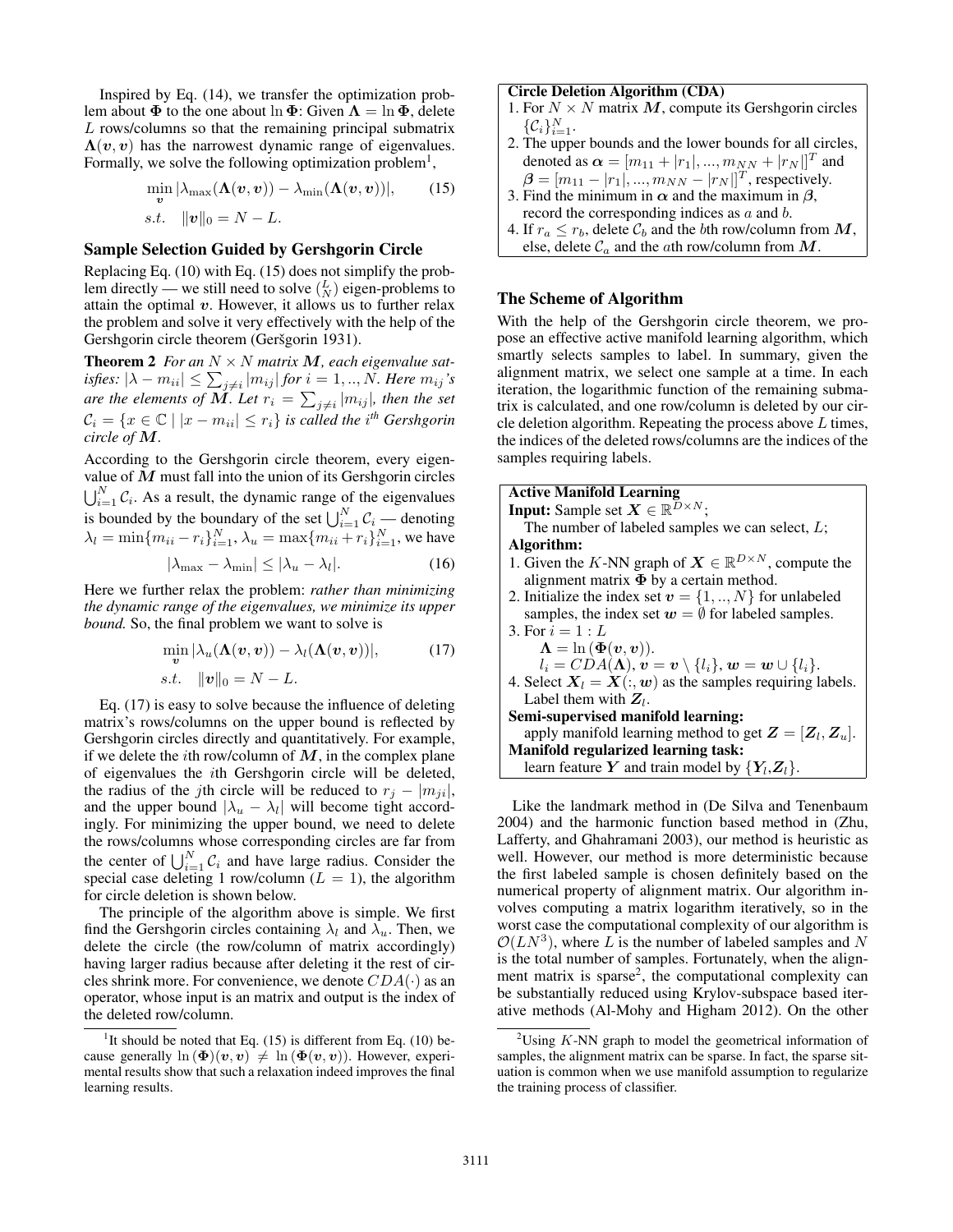hand, the landmark algorithm computes geodesic distance between samples, whose complexity is  $\mathcal{O}(LN^3)$ . The harmonic function based method compute inverse of matrix iteratively, whose complexity is  $\mathcal{O}(LN^3)$  as well. As a result, our method has comparable complexity to the competitors and the performance of our algorithm is more stable.

Another advantage of our algorithm is its universality as long as the learning model involves an alignment matrix, we can apply our sample selection method to improve the learning result. Because most of manifold learning algorithms and learning tasks regularized by manifold involves computing an alignment matrix, it is natural to introduce our algorithm into existing learning model.

## **Experiments**

We test our active manifold learning algorithm on both regression and classification tasks. The active learning methods include: randomly labeling; (Random), two manifold related methods: the landmark method in (De Silva and Tenenbaum 2004) (Landmark) and the harmonic function method<sup>3</sup> in (Zhu, Lafferty, and Ghahramani 2003) (Harmonic); and our Gershgorin circle guided method (GC). The semi-supervised manifold learning algorithms for regression include the least squares method in (Yang et al. 2006) (LS) and the spectral method in (Zhang, Zha, and Zhang 2008) (Spectral). Like (Yang et al. 2006; Zhang, Zha, and Zhang 2008; Zhang, Wang, and Zha 2012), we compute the alignment matrix by LTSA. For classification, graph regularized sparse coding model (GraphSC, Eq. (4)) is applied. After learning sparse codes of samples, we label some samples by various active learning methods and train SVM classifier by labeled sparse codes.

#### Regression Case

The first data set we use is the face data from (Tenenbaum, De Silva, and Langford 2000). The data set contains  $N = 698$  faces with size 64  $\times$  64 (D = 4096) synthesized under various lighting conditions and poses ( $d = 3$ , 1 for lighting and 2 for pose), as shown in Fig. 1(c). Specifically, in each trial, we randomly select 600 samples and construct a K-NN graph,  $K = 8$ . The parameter of the spectral method is set to  $\lambda = \frac{N}{L}$ . We apply various algorithms to label  $L = 10, 20, \dots, 100$  samples respectively, and then estimate the labels (parameters) for the rest of samples by semisupervised manifold learning algorithms. Repeating the test 100 times in both noise-free and noisy cases (Gaussian noise with zero mean and variance  $\sigma^2 = 0.01$ ), we obtain means of errors  $E$ 's and variances of errors  $Var(E)$ 's for various methods. Given the ground truth for the parameters of unlabeled samples  $Z_u$ , the relative error E of the estimation result  $\mathbf{Z}_u$  is measured as  $E = ||\mathbf{Z}_u - \mathbf{Z}_u||_F / ||\mathbf{Z}_u||_F$ .

Curves of  $log_{10}(E)$ 's and  $log_{10}(Var(E))$ 's are shown in Fig. 1(a, b). Applying the sample selection algorithm reduces the mean and the variance of error greatly, and our method exhibits better performance than "Landmark" (De Silva and Tenenbaum 2004). In both the noise-free



Figure 1: (a,b) Curves of  $log_{10}(E)$ 's and  $log_{10}(Var(E))$ 's for various methods in clear and noisy cases. (c) Examples of data. (d) Curves of  $\log_{10}(\kappa(\Phi_{22}))$ 's.

and noisy cases, the mean error obtained by our proposed method is better than that of "Landmark", which holds for various L's. Moreover, the variance obtained by our proposed method reduced rapidly in both noise-free and noisy cases. Although the variance obtained by "Landmark" is slightly better than ours when  $L$  is large and the samples are noise-free, in the noisy case "Landmark" is not stable — the variance does not always decay. The reason is that the randomness of the initial point leads to the instability of "Landmark", especially when  $L$  is small and the samples have noise. Table 1 further gives numerical results in the noise-free case.

Fig. 1(d) provides the curves of  $log_{10}(\kappa(\Phi_{22}))$ 's with the increase of L. The condition number obtained by our method is not only much smaller than the theoretical bound but also smaller than that of "Landmark". According to Eq. (9), a small condition number leads to tight bound of error. This result also demonstrates the superiority of our method.

Another data set we used is from (Rahimi, Darrell, and Recht 2005), which shows a subject moving his arms. We choose 1200 frames from the video sequence, and manually determine the locations of the subject's wrists and elbows as the parameter vectors that label the frames. We construct a K-NN graph  $(K = 50)$  and pick the dimension d to be 8. Because the dimension of the image is very high,

<sup>&</sup>lt;sup>3</sup>It is only applied for classification.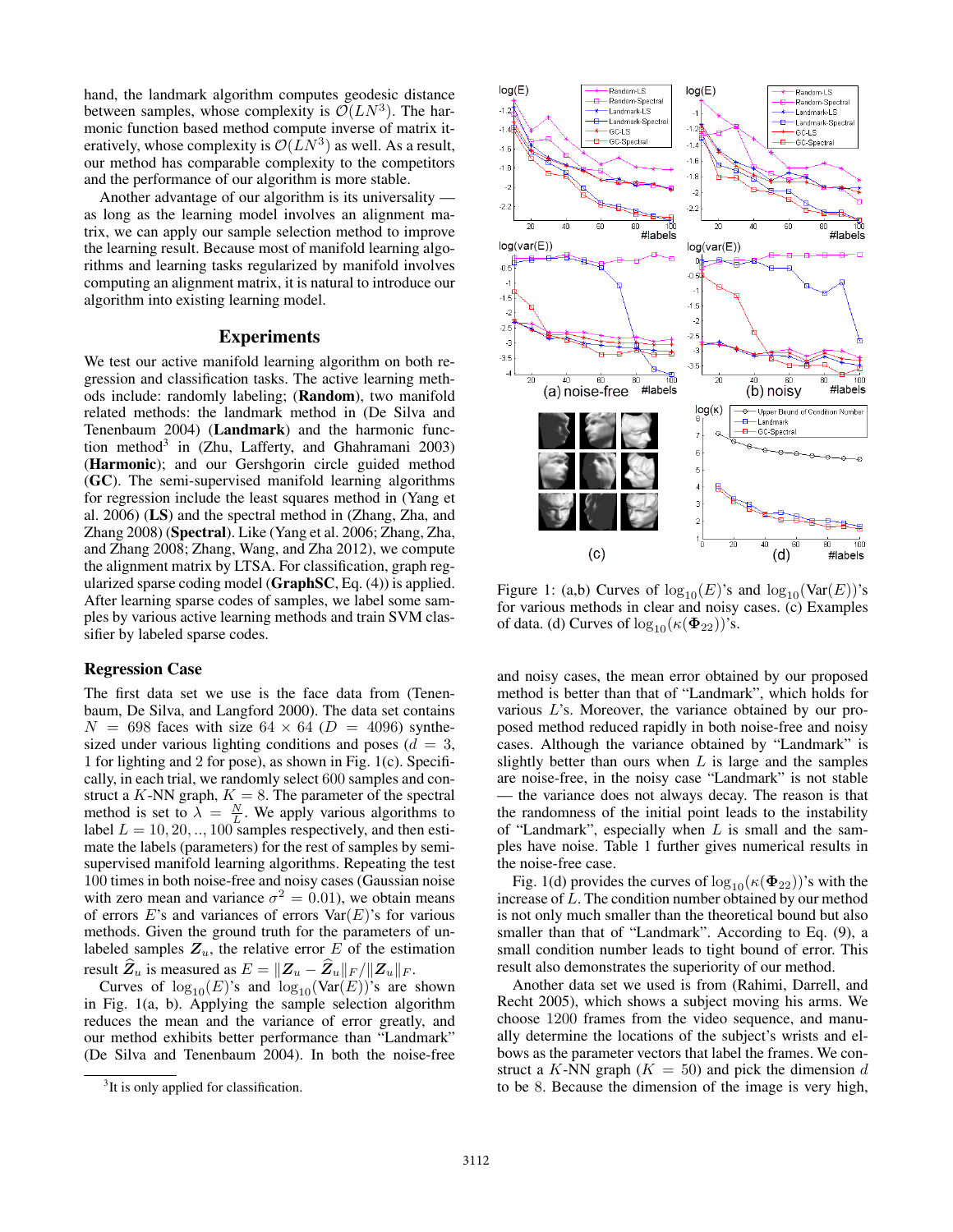Table 1: Estimation Errors for Various Methods

| Method $\#$ labels     | 10    | 40    | 70    | 100   |
|------------------------|-------|-------|-------|-------|
| Random-LS              | 0.199 | 0.085 | 0.056 | 0.050 |
| Random-Spectral        | 0.268 | 0.068 | 0.056 | 0.049 |
| Landmark-LS            | 0.157 | 0.097 | 0.071 | 0.071 |
| Landmark-Spectral      | 0.128 | 0.083 | 0.069 | 0.066 |
| GCI.S                  | 0.116 | 0.064 | 0.050 | 0.043 |
| GC-Spectral (Proposed) | 0.085 | 0.060 | 0.048 | 0.041 |



Figure 2: Comparison on tracking arms. In each subfigure, the index of frame is given at the top of image. The green arms correspond to Landmark-Spectral while the red ones correspond to GC-Spectral (Proposed).

we first apply PCA to original frames, reducing their dimension to  $D = 500$  and treating these features as samples.  $L = 60$  frames are labeled, which are selected by our method and "Landmark" respectively. Finally, applying the spectral method (Zhang, Zha, and Zhang 2008), we learn the locations of wrists and elbows in the unlabeled frames.

Fig. 2 illustrates our results. Compared with Landmark-Spectral, our method achieves better results: in the normal case where two arms do not obstruct with each other (i.e., the frames  $\#281, \#882, \#1157$ ), our algorithm is slightly better than Landmark-Spectral; in the challenging case where two arms overlap together (i.e., the frame  $#1039$ ) or one arm is obstructed by hand (i.e., the frames  $#599$ , our algorithm achieves encouraging tracking results while Landmark-Spectral fails to learn the correct locations. The reason is that our sample selection algorithm makes a wiser selection than that of "Landmark". Some frames containing challenging cases are selected smartly to label.

### Classification Case

Our active manifold learning method is also suitable for classification. The data sets we used include: 1) *The ARface data set* (Martinez 1998) contains over 4000 frontal view faces corresponding to 126 people's faces. We use a subset of the database consisting of 2600 images from 50 male subjects and 50 female subjects. 2) *The Extended YaleB data set* contains 2414 frontal face images of 38 persons. Following the settings in (Jiang, Lin, and Davis 2011), each face in the two data sets above is represented as a 540-dimensional random-face feature vector. 3) *The Caltech101 data set* (Fei-

Table 2: Comparison on Classification Accuracy (%) ARface

| 5/Class               | 10/Class | 15/Class    |  |  |  |  |
|-----------------------|----------|-------------|--|--|--|--|
| 69.4                  | 86.2     | 89.7        |  |  |  |  |
| 75.9                  | 90.0     | 90.3        |  |  |  |  |
| 76.5                  | 90.2     | 90.7        |  |  |  |  |
| 79.7                  | 92.7     | 93.9        |  |  |  |  |
| <b>Extended YaleB</b> |          |             |  |  |  |  |
| 5/Class               | 10/Class | $15/C$ lass |  |  |  |  |
| 56.2                  | 68.3     | 78.6        |  |  |  |  |
| 62.8                  | 83.1     | 88.2        |  |  |  |  |
| 60.4                  | 80.2     | 87.8        |  |  |  |  |
| 73.0                  | 84.1     | 88.7        |  |  |  |  |
| Caltech101            |          |             |  |  |  |  |
| 5/Class               | 10/Class | 15/Class    |  |  |  |  |
| 51.9                  | 61.4     | 67.5        |  |  |  |  |
| 54.2                  | 61.9     | 68.2        |  |  |  |  |
| 53.3                  | 62.1     | 68.3        |  |  |  |  |
| 56.0                  | 64.2     | 69.5        |  |  |  |  |
|                       |          |             |  |  |  |  |

Fei, Fergus, and Perona 2007) contains 9144 images from 101 object classes and a "background" class.

Applying GraphSC, we first learn dictionary and attain sparse codes of samples. The configuration of dictionary follows the set in (Jiang, Lin, and Davis 2011) as well. For the samples (codes) belonging to the same class, we select a part of them as training set by the "Random", the "Landmark", the "Harmonic" and our method respectively. Finally, given labeled samples, we train a SVM classifier. The classification results for various labeled samples per class are shown in Table 2. We find that our method improves classification accuracy greatly compared with the landmark method.

### Further Analysis

Note that with the increase of selected samples the advantage of the proposed method seems to be limited in both regression and classification. This is the nature of active learning because the sufficiency of the selected sample can make up the robustness of sample selection. The more samples are labeled, the higher probability that they are sufficient to describe the sample space. In an extreme case, given a set of samples, if we require all samples to be labeled, our method will have no improvement because all active learning methods above select same samples to label. This phenomenon should not influence the evaluation of our method — our method obtains improved results over its alternatives when they label same number of samples, indeed, especially in the case labeling few samples and the case having noise.

#### **Conclusions**

We proposed a heuristic method to select samples for labeling in semi-supervised manifold learning. Our method can be viewed as an algebraic interpretation of active learning, which selects a principal submatrix from the alignment matrix with moderate condition number. In the future, we will further explore the theory for our method.

Acknowledgement: This work is supported in part by NSF grant DMS-1317424, DMS-1115834, CCF-1350616,